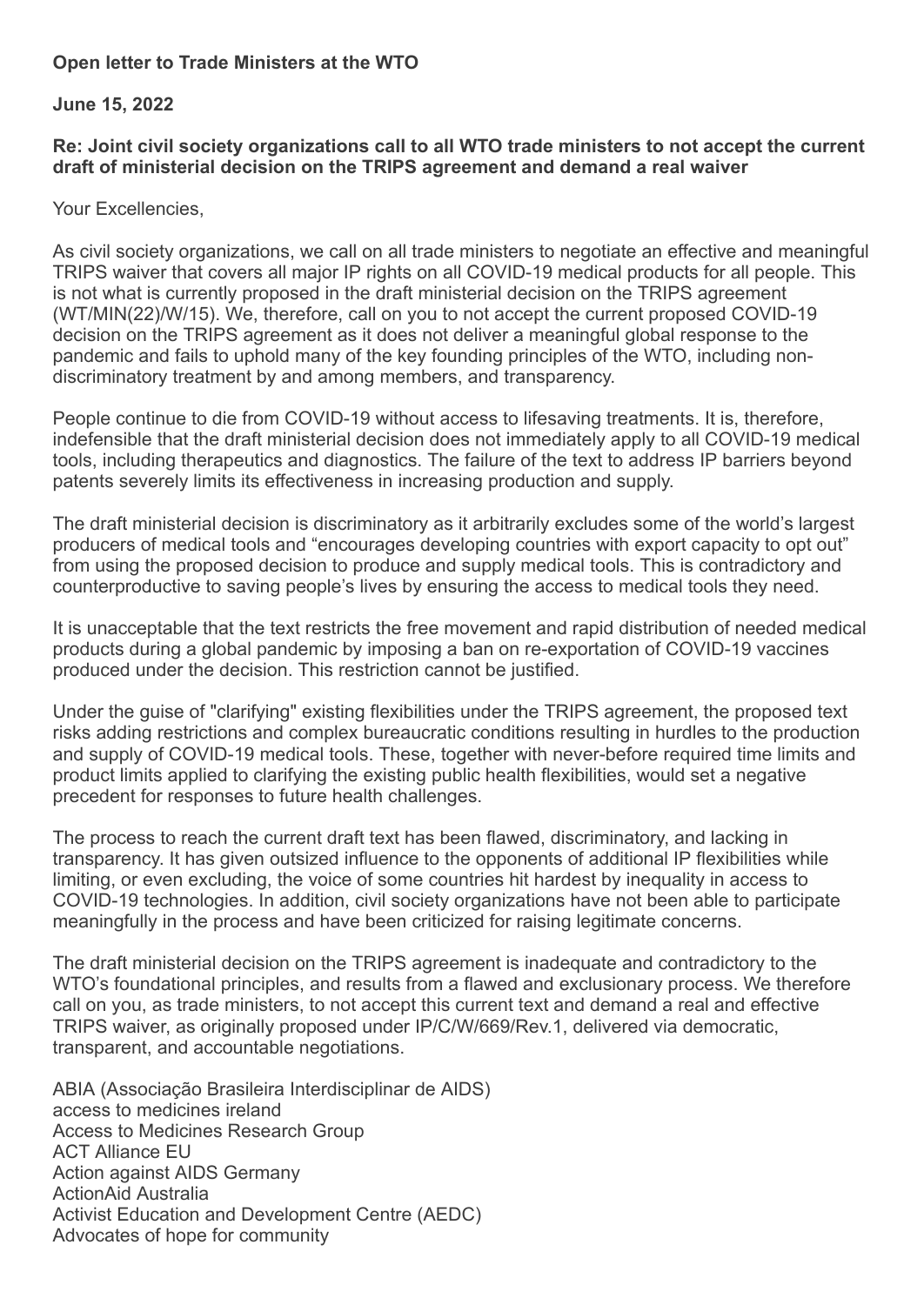AEDC Afrocab Treatment Access Partnership AGANIM - Associação de Gays e Amigues de Mesquita, Nova Iguaçu e RJ AHF Mexico AIDS Access Foundation AKCC Albergue las Memorias Asociacion Civil Ambassadors for youths and Reproductive program Americas TB Coalition Amnesty International Anaids Artb Mexico Asociación por un acceso justo al medicamento, AAJM, Spain Associação brasileira interdisciplinar de AIDS Association for Proper Internet Governance Association of Positive Youth Living with HIV/AIDS in Nigeria (APYIN) Association of Women of Southern Europe AFEM Australian Fair Trade and Investment Network BEYOND INITIATIVE FOR SOCIAL CONCERN -KENYA Both ENDS Brazilian Interdisciplinary Aids Association (ABIA) Bread for the World BUKO Pharma-Kampagne Cancer Alliance Cancer alliance CAPI CCC men support group Center Tolerance and Peace Centro de Estudios Legales y Sociales (CELS) Child Way Uganda Children Rights Information Network-Kenya **CITAMplus** CITIZEN HEALTH INITIATIVE. Coalition for Health Promotion and Social Development (HEPS Uganda) Coalition of Women Living with HIIV in Malawi Coalizione Italiana per le Libertà e i Diritti civili (Italian Coalition for Civil Liberties and Rights - CILD) Compromiso Universitario por la Salud A.C. Consilium Scientific Consumer Associatyion the Quality of Life-EKPIZO CONTENTATIVA DAWN (Development Alternatives with Women for a New Era) Deutsche Allianz Klimawandel und Gesundheit e.V. - KLUG Discordant couple's welfare group Doctors for Vaccine Equity Drugs For Neglected Diseases Initiative - DNDi ELIMISHA VIJANA INIATIVE Federação Nacional doe Farmacêuticos Focus on the Global South Forum Umwelt und Entwicklung Foundation for Integrative AIDS Research (FIAR) Fundación IFARMA FUNSALBARME Global Citizen Global Health Advocates Global Humanitarian Progress Corporation GHP Corp Global Justice Now Global Network of People Living with HIV (GNP+)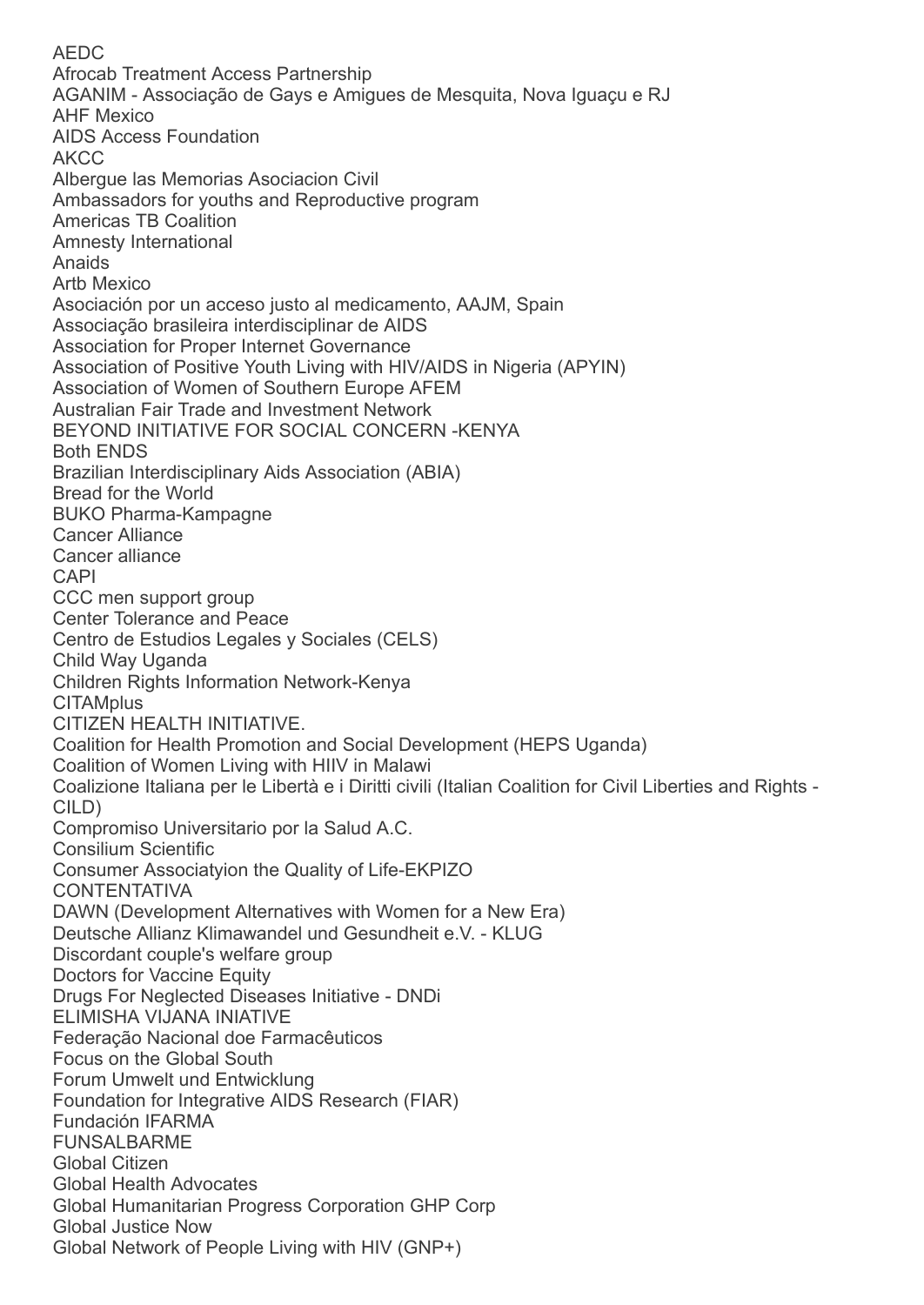GongGam Human Rights Law Foundation Grupo de Amigos con Vih AC Grupo de Trabalho sobre Propriedade intelectual GTPI Gubio Community Progressive Initiative, Gubio Health GAP Health Justice Initiative - South Africa Health Poverty Action Human Rights Watch ICHANGE Indonesia for Global Justice (IGJ) Initiative for Social and Economic Rights Intenational community of women living with HIV -kenya chapter International Trade Union Confederation International Treatment Preparedness Coalition (ITPC) Global IT for Change Just Treatment Kenya county government workers union Kenya Legal & Ethical Issues Network on HIV and AIDS Kenya National Constitution Rights Intergeated Centre -Leadership Kenya Treatment Access Movement-KETAM Kisumu sexworkers Aliance KLUG - German Climate and Health Alliance KUBORESHA-AFRICA LIMITED Lean on Me Foundation Living bread widows and widowers organisation LoDDCA Lydia Njeri foundation Medical impact medico international Médicos del Mundo Member of the German Bundestag, DIE LINKE Mentors Youth Alliance Mombasa Women for Peace Movement Law Lab - Global Network of Movement Lawyers MSF Access Campaign Mwamba orphan education center Nakuru women peace and security Nelson Mandela Foundation Nelson Mandela TB HIV Community Information CBO NEPHAK NEPOTEHC (Network of Post Test HIV and Aids Community Organization) Network for Empowerment in Rural Areas and Townships (NERAT) Network of TB Champions Kenya Nurture Culture Society Kenya Oxfam Pacific Network on Globalisation Pamoja TB group People's health movement People's Health Movement South Africa People's Vaccine Alliance Pharmaceutical Accountability Foundation PLAN Health Advocacy and Development Foundation Public Eye Public Services International Rekat Peduli Indonesia Foundation Réseau Accès aux Médicaments Essentiels Rethink Trade Salud por Derecho